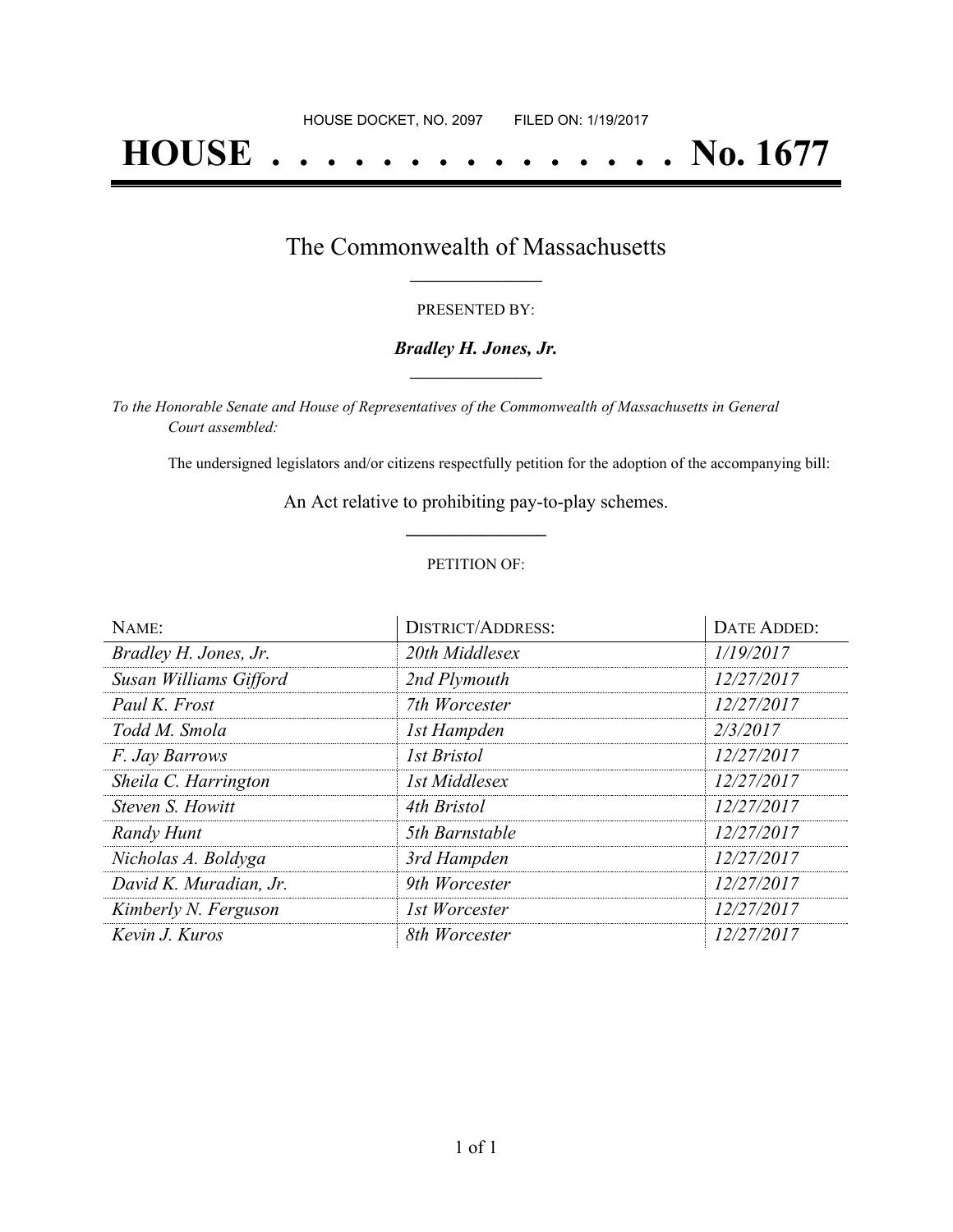## **HOUSE . . . . . . . . . . . . . . . No. 1677**

By Mr. Jones of North Reading, a petition (accompanied by bill, House, No. 1677) of Bradley H. Jones, Jr., and others relative to political contributions by investment advisors doing business with public entities. State Administration and Regulatory Oversight.

### [SIMILAR MATTER FILED IN PREVIOUS SESSION SEE HOUSE, NO. *2764* OF 2015-2016.]

## The Commonwealth of Massachusetts

**In the One Hundred and Ninetieth General Court (2017-2018) \_\_\_\_\_\_\_\_\_\_\_\_\_\_\_**

**\_\_\_\_\_\_\_\_\_\_\_\_\_\_\_**

An Act relative to prohibiting pay-to-play schemes.

Be it enacted by the Senate and House of Representatives in General Court assembled, and by the authority *of the same, as follows:*

1 SECTION 1. Chapter 55 of the General Laws, as appearing in the 2014 Official Edition,

2 is hereby amended by inserting after 16B the following new section:

3 Section 16C. (a) As used in this section, the following words shall have the following

4 meanings:

5 "Contribution", shall mean any gift, subscription, loan, advance, or deposit of money or

6 anything of value made for the purpose of influencing any election for federal, state or local

7 office, payment of debt incurred in connection with any such election or transition or inaugural

8 expenses of the successful candidate for state or local office.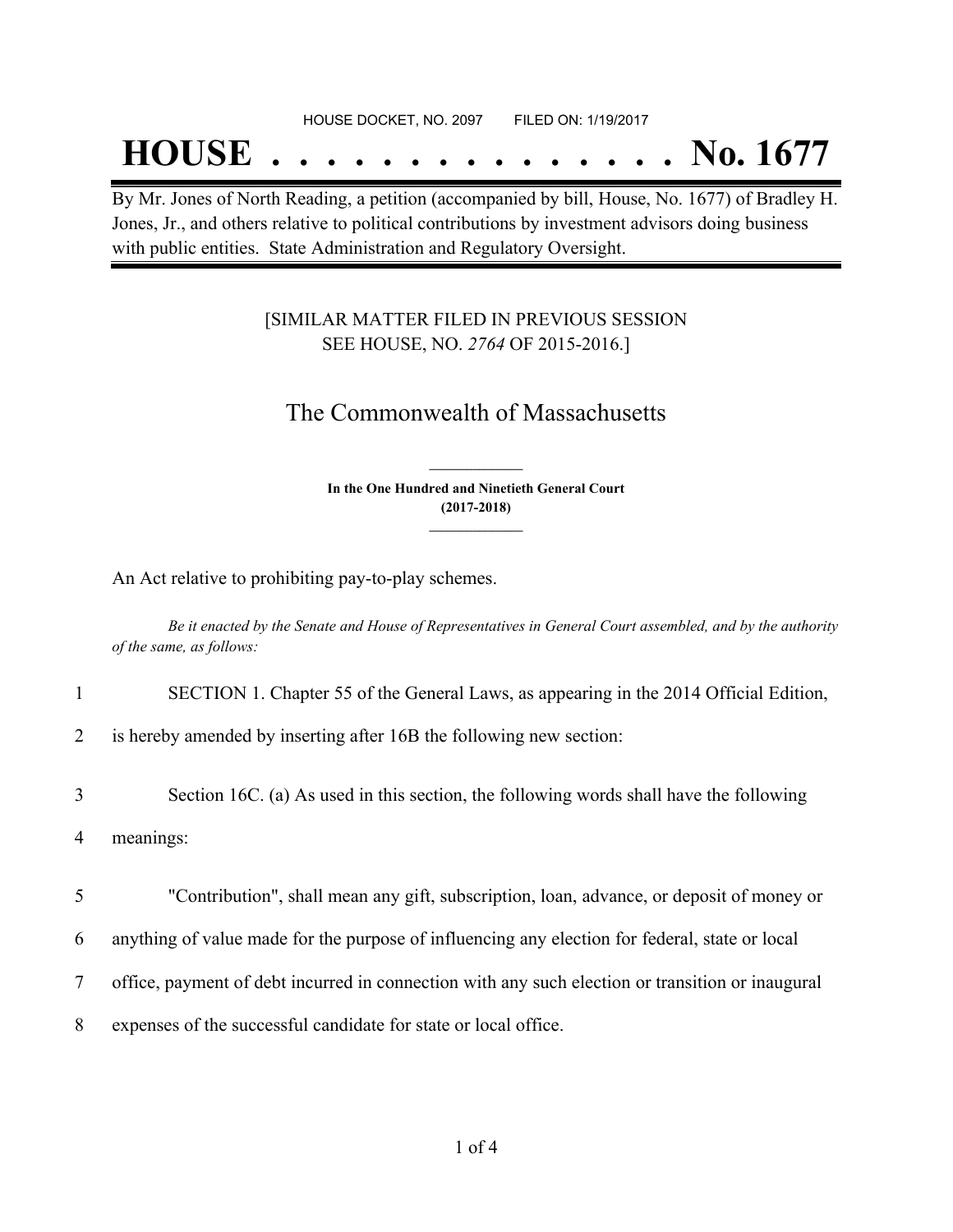| 9  | "Executive officer", shall mean the president, any vice president in charge of a principal              |
|----|---------------------------------------------------------------------------------------------------------|
| 10 | business unit, division or function, any other officer who performs a policy-making function, or        |
| 11 | any other person who performs similar policy-making functions, for the investment adviser.              |
| 12 | "Government entity", shall mean any state or political subdivision of a state, including                |
| 13 | any agency, authority, or instrumentality of the state or political subdivision, plan or pools of       |
| 14 | assets controlled by the state or political subdivision or any agency, authority or instrumentality     |
| 15 | thereof; and officers, agents, or employees of the state or political subdivision or any agency,        |
| 16 | authority or instrumentality thereof, acting in their official capacity.                                |
| 17 | "Investment adviser", shall include any investment adviser to a private investment                      |
| 18 | company providing investment advisory services to the government entity.                                |
| 19 | "Official", shall mean any person including any election committee for the person who                   |
| 20 | was, at the time of the contribution, an incumbent, candidate or successful candidate for an            |
| 21 | elective office of a government entity, if the office is directly or indirectly responsible for, or can |
| 22 | influence the outcome of, the use of an investment adviser by a government entity; or for any           |
| 23 | elective office of a government entity, if the office has authority to appoint any person who is        |
| 24 | directly or indirectly responsible for, or can influence the outcome of, the use of an investment       |
| 25 | adviser.                                                                                                |
| 26 | "Private investment company", shall mean a company that would be an investment                          |
| 27 | company under section 3(a) of the Investment Company Act of 1940 (15 U.S.C. 80a-3(a)) but for           |

(15 U.S.C. 80a-3(c)(1)).

of 4

28 the exceptions to that definition in sections  $3(c)(1)$  and  $3(c)(7)$  of the Investment Company Act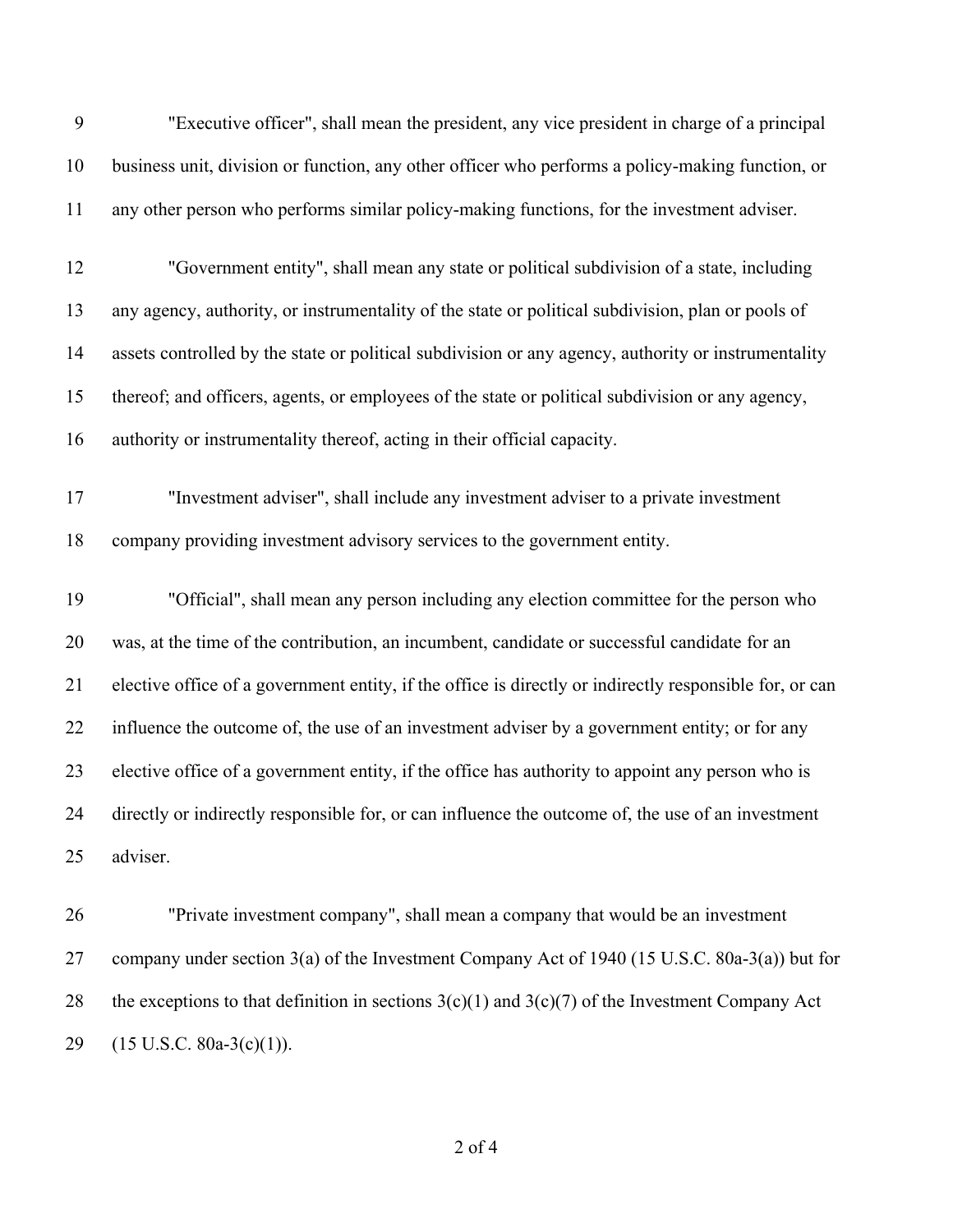"Solicitor", shall mean any person who directly or indirectly solicits any client for, or refers any client to, an investment adviser.

(b) It shall be unlawful:

 (1) For any investment adviser to provide investment advisory services for compensation to a government entity within two years after a contribution to an official of the government entity is made by the investment adviser, any partner, executive officer or solicitor of the investment adviser, including any person who becomes a partner, executive officer or solicitor within two years after the contribution is made; or any political action committee controlled by the investment adviser or by any partner, executive officer or solicitor of the investment adviser; and

 (2) For any investment adviser, or any of its partners, executive officers or solicitor to solicit any person or political action committee to make, or coordinate, any contribution to an official of a government entity to which the investment adviser is providing or seeking to provide investment advisory services; or to do anything indirectly which, if done directly, would result in a violation of this section.

 (3) For any government official to solicit or accept campaign contributions from an investment advisor and subsequently award that same adviser, his partners, executive officers, or solicitors a contract for investment advisory services.

 (c) Subdivision (1) of subsection (b) does not apply to contributions made by a partner, executive officer or solicitor to officials for whom the partner, executive officer or solicitor was entitled to vote at the time of the contributions and which in the aggregate do not exceed \$350 to

of 4